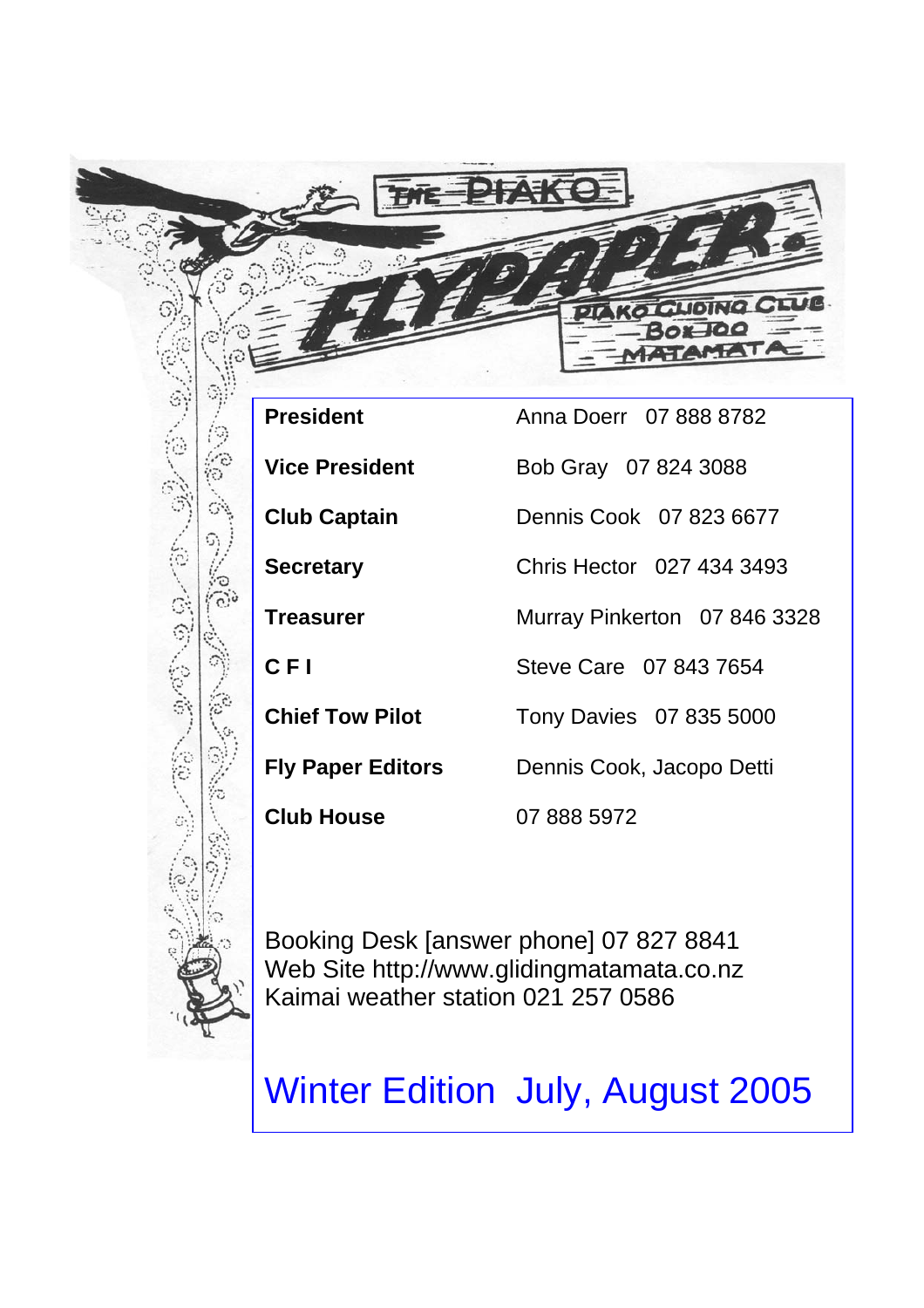# **Editorial**

This is the first Flypaper from the new editorial team of Dennis Cook and Jacopo Detti, the lucky man who is currently sunning himself in Italy. I've written an article for every Flypaper over the last couple of years and I've never found it to be very difficult, I am passionate about the sport of gliding, I love every aspect of it so it's never hard to write about it, why not give it a go.

Editing a newsletter though is a very different activity. I believe this is mostly about presenting the news to members, keeping them informed about political, governmental, commercial and other issues that are managed by the Piako Club Committee, the Soaring Centre Committee, GNZ, the Airfield Users Committee and the District Council. The Flypaper is about official communication but it also provides a means for members to raise issues, lobby for support, advertise their glider and share their love of flying through story telling. Please contribute.

Until now the Flypaper has been produced by 'the secret committee', I don't know everyone who has participated as members of this committee although I do know who has contributed the most. I'd like to publicly thank all of you and especially Roger. I never was any good at keeping secrets, thanks for all your time as editor and publisher.

Dennis Cook

#### **Contents**

The President's Page

From the Committee

Winter Thermals at Matamata

Over the Bar

Council Liaison News

The Duty Roster

### **Sperm Donor Required**

I hear that Tauranga are looking for a replacement for the PW5 that was wrecked by a visiting pilot recently.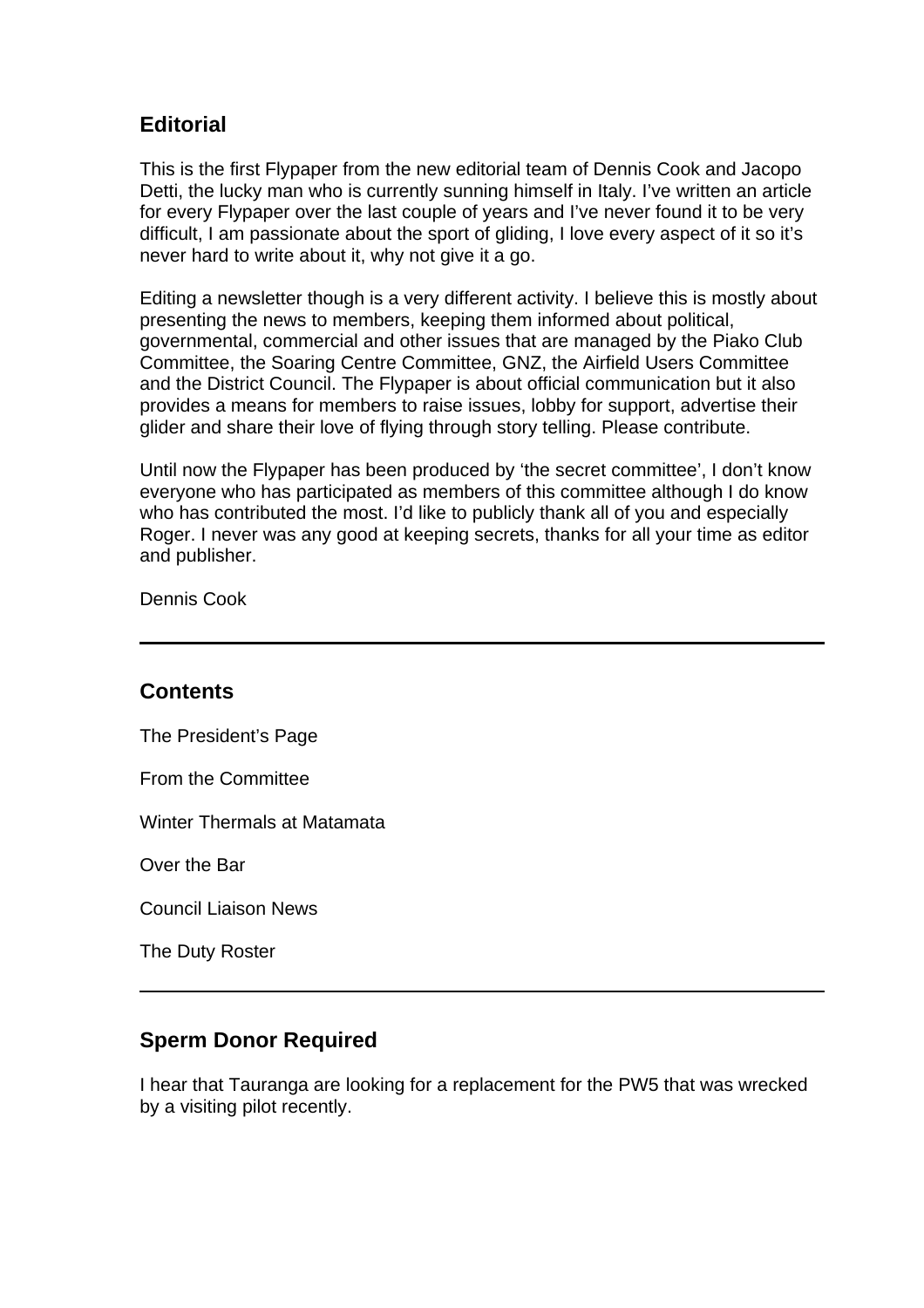# **The Presidents Page**

#### **… and winter is still here**

In the last newsletter I was talking about winter and the strong ridge days – well, for the last few weeks we had winter and rainy days. Not a lot of flying took place, but a bit. We also have a few new members, very keen, and they most certainly are enjoying themselves.

I hope you have had a chance to look at the web-page? It's all running, even the camera! I guess we have to have a look at the weather input of some of the sensors, though, the cloud base is definitely out quite often. Several people have commented how good it is to be able to have a look in the morning to see what the weather is like at the airfield, especially those that are living some distance away. Also, pre-booked trial flights are entered now onto this page, so duty pilots, instructors and tow pilots should be able to see if there is an 11am trial flight booked and make doubly sure that they get there to greet the visitors.

We have looked into our insurances and have confirmed a few details over the last few months, mainly relating to the fine print as to what exactly is covered, and I'm feeling a lot more confident that we now know our risks a lot better. Following on from there we have developed a policy for visiting pilots, and it should be clear now what exactly we can offer to visitors both from within NZ as well as from overseas. After reading the recent GK, looks as if this is an important issue for other clubs as well.

Upcoming events: Dinner and AGM. We've decided to split these events this year, with the Dinner end of July, and the AGM in August. Dinner will be held at the club-house, catered for by Alan Johnston and we'll have Doug Hamilton as the guest speaker, telling us a bit about Argentina, the record flight there, the team, and most certainly some as yet unpublished stories. Will be a good night – make sure you're there!!

Also upcoming is a small, friendly competition, to be held once a month during summer. Members from the Tauranga club will be joining us, and probably pilots from other clubs as well. The idea is to have something for everybody, not just for the 'big boys', so that everybody can have a go and stretch their wings a bit. The base idea is to get people who would not usually fly in a competition an introduction into this type of flying, but also have something for the more advanced pilots. It will most likely be happening on the second Saturday of each month, and we'll keep you posted on details.

That's it from me

See you at the airfield

Anna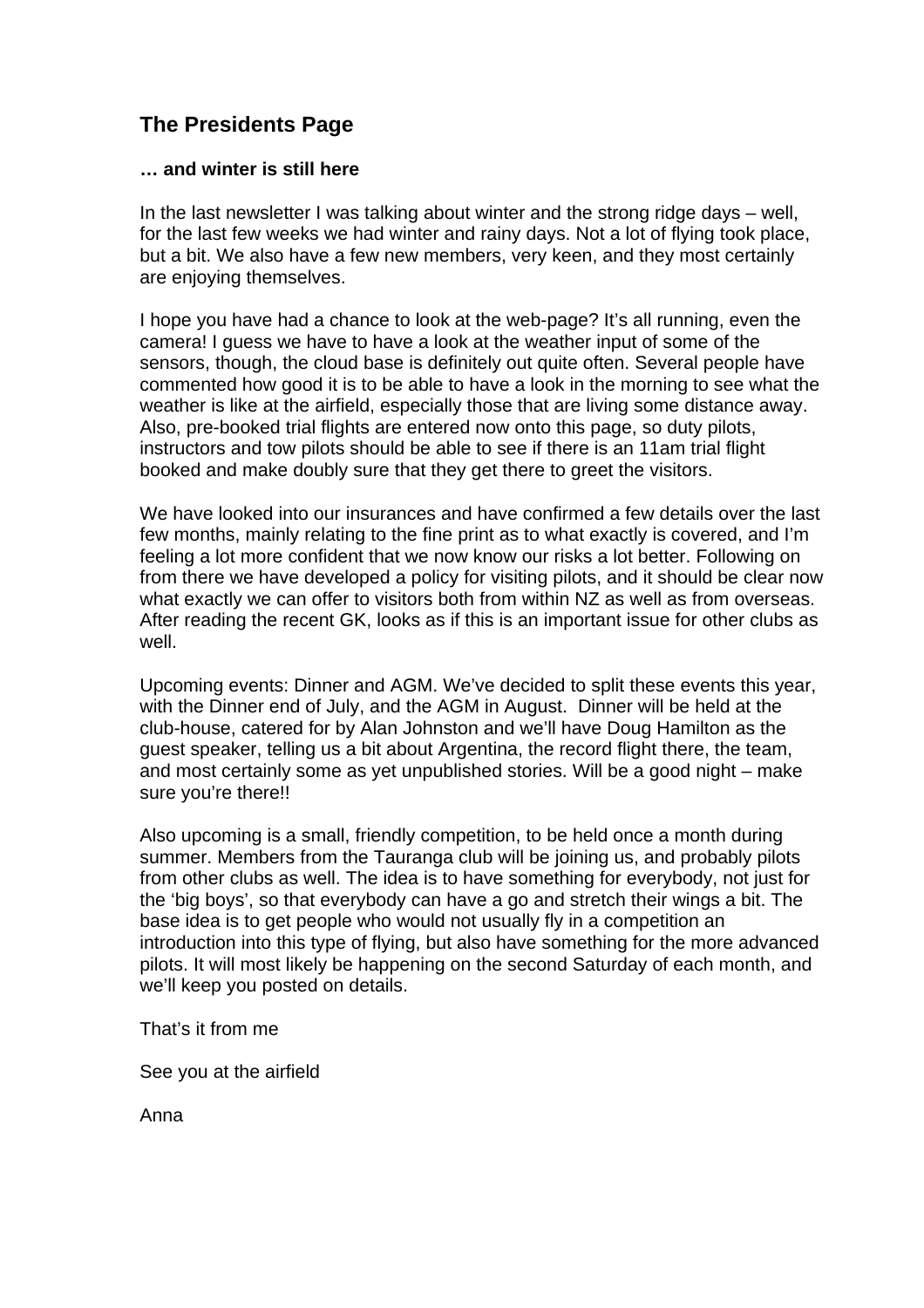### **From the committee**

Make sure you put the **end of year dinner** in your diary, 30<sup>th</sup> July at the clubhouse. Bar is open at 5:30, nibbles served at 6:30 and dinner at 7:00.

We are going to purchase a **zip-zap machine** so people can use their eftpos card to pay for glider time and aerotows. This will be very useful to people who have come for a trial flight and for visiting pilots over the summer. We considered an eftpos terminal connected to the phone line but the cost is too high and it's not that convenient if the duty pilot has to go back to the clubhouse all the time.

GNZ have increased the price for the **QGP training manual**, it's now \$30-00.

GNZ have also increased their **subscription fees** to \$78-00 plus GST. Part of this is a \$5-00 PR levy. Some members have been contributing to the GNZ PR budget by way of regular automatic bank deduction and may wish to review this. Also the costs associated with the Trans Tasman Trophy competition have until now been met by competition pilots only but these costs will now be shared by all GNZ members through their subscription fee. This should mean a drop in competition entry fees, we'll see.

Hadleigh Bognuda has donated a Wireless Access Point (WAP) which I installed a couple of weeks ago so **we now have WiFi** at the club. I've set it up so that the WAP will only allow access from laptops or PDAs that have been registered, by me at present but longer term also by Julian and Trevor. This means that people attending competitions can access the internet and keep tabs on their business and we can charge them a small fee for this. This will go towards the fairly high cost of broadband at a rural location.

If you've been out lately you will have noticed two large and brightly coloured parachuting signs advertising Drop Zone have appeared where there used to be '**Try Gliding' signs**. Drop Zone has been asked to remove their signs from our posts and these will be replaced by two new and hopefully just as eye catching signs advertising gliding.

With the **AGM** less than a couple of months away now is the time to think about remits, what direction you think the club should be taking, where we should go for an away camp this summer or any other issue you want to raise. AGM will be on the  $20<sup>th</sup>$  of August at the clubhouse, time will be advised next issue.

Our **financial position** is very healthy at present so when the Pawnee's engine time expires around October we won't have any problem paying for the overhaul. Because a significant part of the overhaul cost is affected by the US exchange rate we have opened a US\$ account to protect ourselves in case the US\$ makes a recovery or the NZ\$ falls. This is protecting the clubs assets, not gambling with them so if the reverse happens then we may miss out on some profit but at least we won't be worse off than we are now. We also have \$25,000 in the glider replacement fund.

Dennis Cook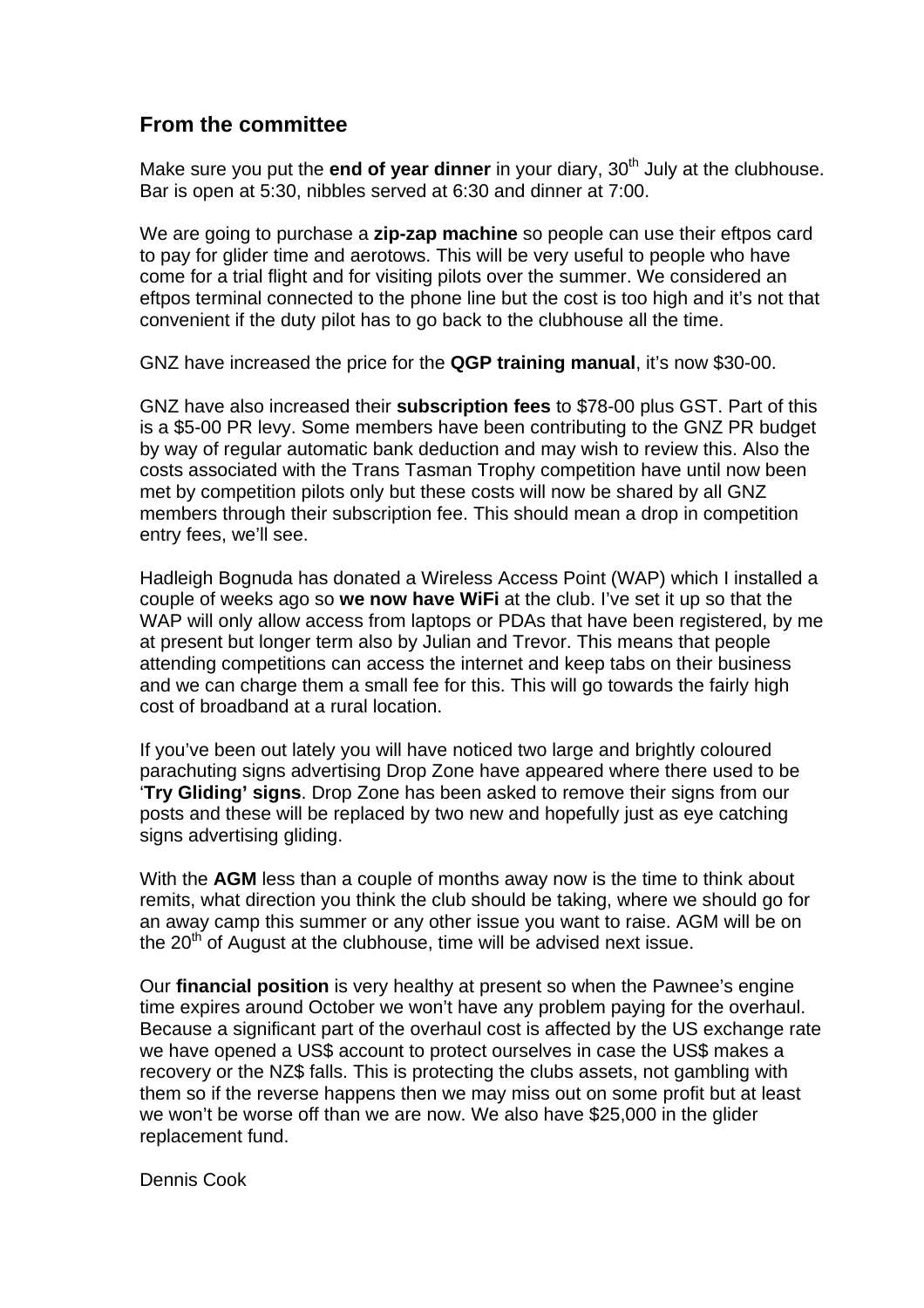#### **Winter Thermals at Matamata**

I've been flying for nearly three years now and have never endured more than three weeks without a soaring flight. That was until two months ago. The weather has been crap for the last two months and unless you came out on a Wednesday for one of two good ridge days it has been almost impossible to stay up. I had a 45 minute flight a couple of weeks ago, so did Dominic and Steve stayed up for about an hour but it was very localised so you would be a very brave pilot if you went beyond final glide. Apart from that on one quiet day I arranged a double tow just to keep current. The only positive is the gardens, which have barely been touched for three years, are not quite as overgrown as they once were.

Steve Care told me that he has noticed over the years that about now pilots will be getting withdrawal symptoms and will come out if there is the slightest hope of getting a soaring flight. They will come out on a day that would be rejected outright in the summer even though all they can do is scratch around within gliding range of the airfield. People even came out on Saturday  $(25<sup>th</sup>)$  and managed to squeeze in one flight before the rain came down.

Sunday ( $26<sup>th</sup>$ ) though was a totally different picture, a cold southerly was blowing about 10 knots and the sky was blue all over. Southerly flows give very clear and dry air with good lapse rates so there is always a chance of mid winter thermals. I had to give it a try and if there was no lift then maybe I could get my BFR out of the way early so I didn't have to disrupt a good day next month. I got to the field around noon to find that Steve and Malcolm had been busy doing 5000 foot trial flights for the last hour and checked the log to see whether there was any lift. 30 minutes from 5000 feet in a two seat training glider means almost no lift by my calculations but Malcolm said there was plenty of lift under the clouds, more like wisps actually, so I decide to get the glider out and give it a go.

It looks so marginal that I decide to take a 3000 foot aerotow, I'm only going to get one shot at this so why not spend an extra \$15 and make it a good shot. There are a few bubbles coming off the ploughed paddocks at around 1500 feet then nothing much until I release. I then start a search pattern in the area the wisps have been forming and lose 500 feet in the process but eventually find some zero which turns into a 0.2 then 0.5 and eventually peaks at 0.7 knots. Ten minutes later I am back at 3200 feet and have drifted due north about 3 or 4 km. I'm only about 3 or 4 km from the ridge and there is good cloud forming there so a short glide across wind to a good looking cloud and I'm into a 5 knot average that takes me up to 4200 feet. This is not too bad for the middle of winter and there are good clouds from where I am north of Thompson's track down to about the railway tunnel so South I go. Flying a little over minimum sink speed I notice the wind is slowly increasing and turning from the South to SSW.

The ridge is now working, it's 210 degrees and 20 knots at 4000 feet. It's also minus 1 degrees outside but still pretty snug in the glider so I pick up the speed and head towards the lookout on the Tauranga road where I pick up some more height before heading further south towards the Rotorua road. Pretty soon the wind is back to the South and reducing in strength to 14 knots so I call it quits and head back to the high point.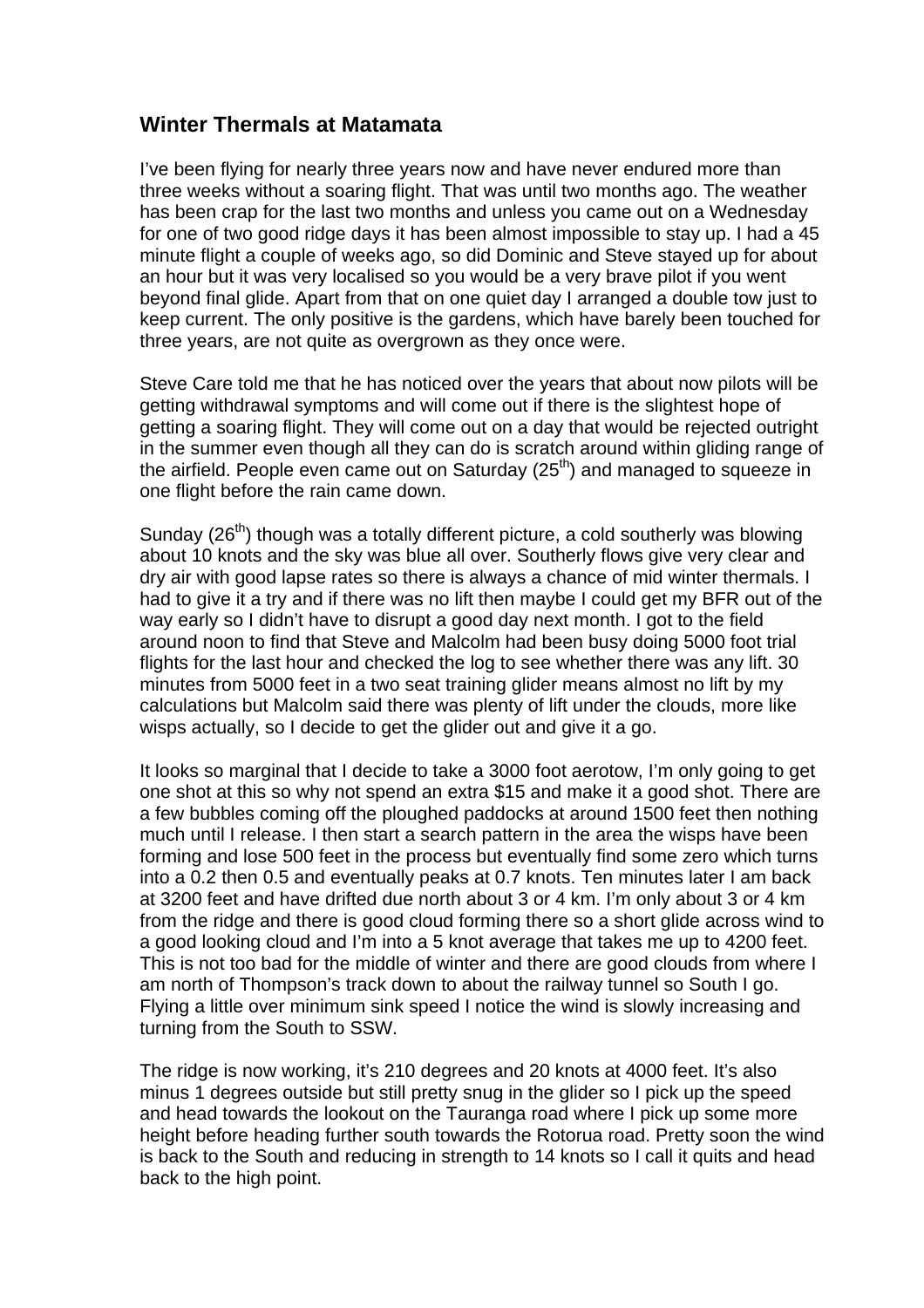I've been in the air now for over an hour and figure that by the time I land back it will be close to an hour and a half so decide I've had a pretty good day and head towards home. I can see parallel bands of wispy cloud aligned across the wind and spaced about 5 km apart which seems to indicate a weak wave influence from the direction of Maungatautiri. I use this to determine speed to fly and arrive back about 2 km north east of the field at 2400 feet and wait for the parachutists to drop out of the Waharoa sector. Well 30 minutes later I'm still at 2000 feet, like all soaring it's simply down to being in the right place at the right time. Sometimes you plan this and sometimes it just happens.

I eventually land with a 5 knot tailwind a couple of minutes short of two hours for an OLC (on line competition) cross country distance of more than 90 km. Not too bad for the middle of winter when the days high for Hamilton was 10 degrees. Almost got rid of the withdrawal symptoms and Wednesday looks good for another ridge day with 15 to 20 knot WSW predicted, a day off work is highly likely.

#### **Over the Bar**

As a result of the recent Bar course I went on, some of you will have noticed a number of changes at the bar. It is a necessary requirement of our licence to be able to serve food whenever the bar is open, and this means more than just chips and peanuts.

There are available pies, pizza and frozen meals in the top two shelves of the freezer in the kitchen, and of course there is the microwave and mini oven to heat them in. These are very good value and an acceptable meal if you are looking for lunch or dinner. Price lists are on the bar and the mark-up is small.

To cater for the many members who prefer not to drink alcohol I have extended the range of non alcoholic drinks. As with the food, most have a limited shelf life, particularly the iced coffee and chocolate drinks. So if they are not sold I will not restock them. Added to the range is Lemon Lime and Bitters, Ginger Beer, Lemon and Paeroa, and Red Bull.

As it is an offence to have anyone in the bar outside drinking times (5pm to 12pm) a new store cupboard has been installed in the briefing room. Reserve stocks can now be found in the cupboards in the bar for anyone who wishes to restock the fridge if I have been unable to keep up with demand.

I have been able to purchase some quality wines for the club dinner at very reasonable cost. The savings will be passed on.

The dinner is on 30th July 6.30pm at the club house. Caterers have been engaged. Cost to be announced elsewhere. Heating will be seen as a priority.

So enjoy the bar. See you all at the dinner.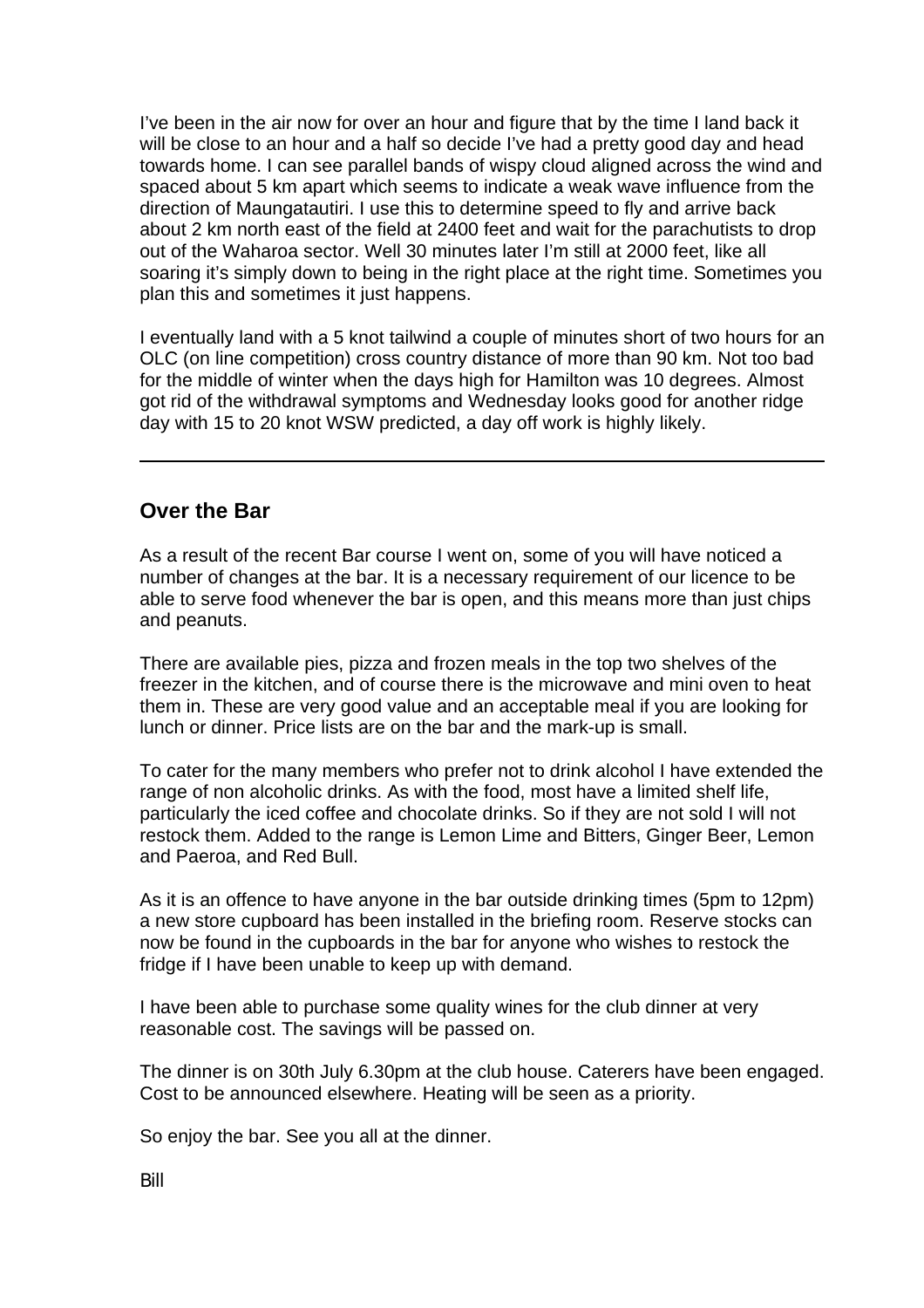### **Hangar Rentals and Other Council Charges**

This is a bit of an up-date on what has been happening since the last missive.

As you may recall the Council organised a meeting to which you were all invited to consider how the airfield was managed and costs apportioned. Many thanks to those who came along and supported Ralph and myself.

From that meeting an agreement was made that Council would provide us with some accounts and valuation information. Some information was provided and a subsequent AUC (Airfield Users Committee) meeting was held to discuss it.

At that meeting the AUC members agreed to an increase in the hangar rentals to \$3 per sq m (currently \$2; market value \$4)

The Council was adamant that private hangars were a totally individual benefit (as opposed to providing any benefit to ratepayers in general) and therefore needed to be dealt with separately. They also wanted to have this resolved before 1 July when the new financial year started.

They are now seeking to address all the other outstanding matters and costs of airfield management. Therefore they will in the very near future put out a brief discussion document to all parties and Council expects that any feedback you have will be made to Ralph and myself. The feedback from all parties will then be discussed at an AUC meeting (date yet to be set).

So please take time to consider the Council document when it arrives and make your views know to Ralph and myself. Likewise if you have any queries in the interim, give either of us a call.

NB: Ralph and I have also re-iterated our requests for further financial and valuation information.

Cheers Robin PGC's rep on the Airfield Users Committee (AUC)

Ralph Soaring Centre rep on the Airfield Users Committee (AUC)

Personally I have not received any communication at all from the council regarding any proposal to increase fees. Has anyone else? Let me know as I'm not too happy about what is effectively a rent rise being made with no justification and no consultation let alone prior notice.

Dennis